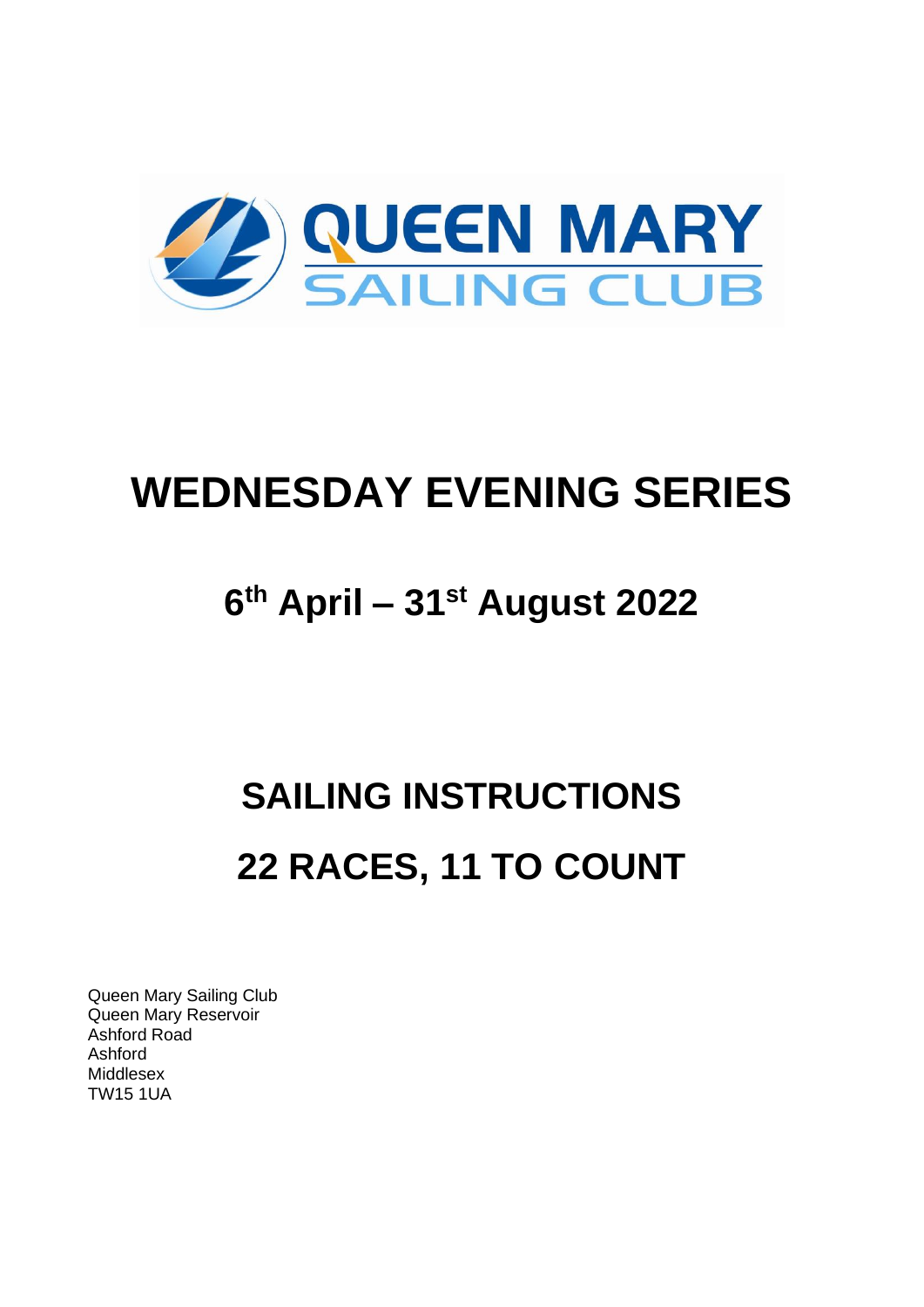### **QUEEN MARY SAILING CLUB WEDNESDAY EVENING SERIES SAILING INSTRUCTIONS**

#### **1. RULES**

1.1. **Keeping Clear:** Boats shall keep clear of barges and motor vessels that are restricted in their ability to manoeuvre. When a boat finds herself otherwise unable to keep clear of such a vessel she may use propulsion, such as paddling or rocking, provided she does not gain a significant advantage in the race (RRS 42.3(i)).

#### **2. CHANGES TO SAILING INSTRUCTIONS**

2.1 Any change to the Sailing Instructions will be posted not less than 60 minutes before the scheduled warning signal of the first race on the day on which it will take effect, except that any change to the schedule of races (see NOR 9) will be posted by 18:00hrs on the Wednesday before it will take effect.

#### **3 COMMUNICATIONS WITH COMPETITORS**

- 3.1 Notices to competitors will be posted on the official notice board located on the upper deck of the Clubhouse.
- 3.2 The race office is located at the Queen Mary Club office, telephone number: 01784 248881, email: sailingsecretary@queenmary.org.uk.

#### **4. CODE OF CONDUCT**

4.1 [DP] Competitors shall comply with reasonable requests from race officials.

#### **5. SIGNALS MADE ASHORE**

- 5.1. Signals made ashore will be displayed on the Clubhouse flagpole.
- 5.2. When flag AP is displayed ashore, '1 minute' is replaced with 'not less than 30 minutes' in Race Signals AP. This changes Race Signals AP.

#### **6***.* **SCHEDULE**

See NOR 9.

#### **7. CLASS FLAGS**

7.1 The class flags will be:

| <b>CLASS</b>          | <b>WARNING FLAG</b> |
|-----------------------|---------------------|
| General               | "Н"                 |
| ILCA 7 / Laser        | <b>ILCA</b>         |
| ILCA 6 / Laser Radial |                     |

#### **8. RACING AREA**

8.1 The racing area will be indicated on the Daily Information Board located outside the Club office on the upper deck of the Clubhouse.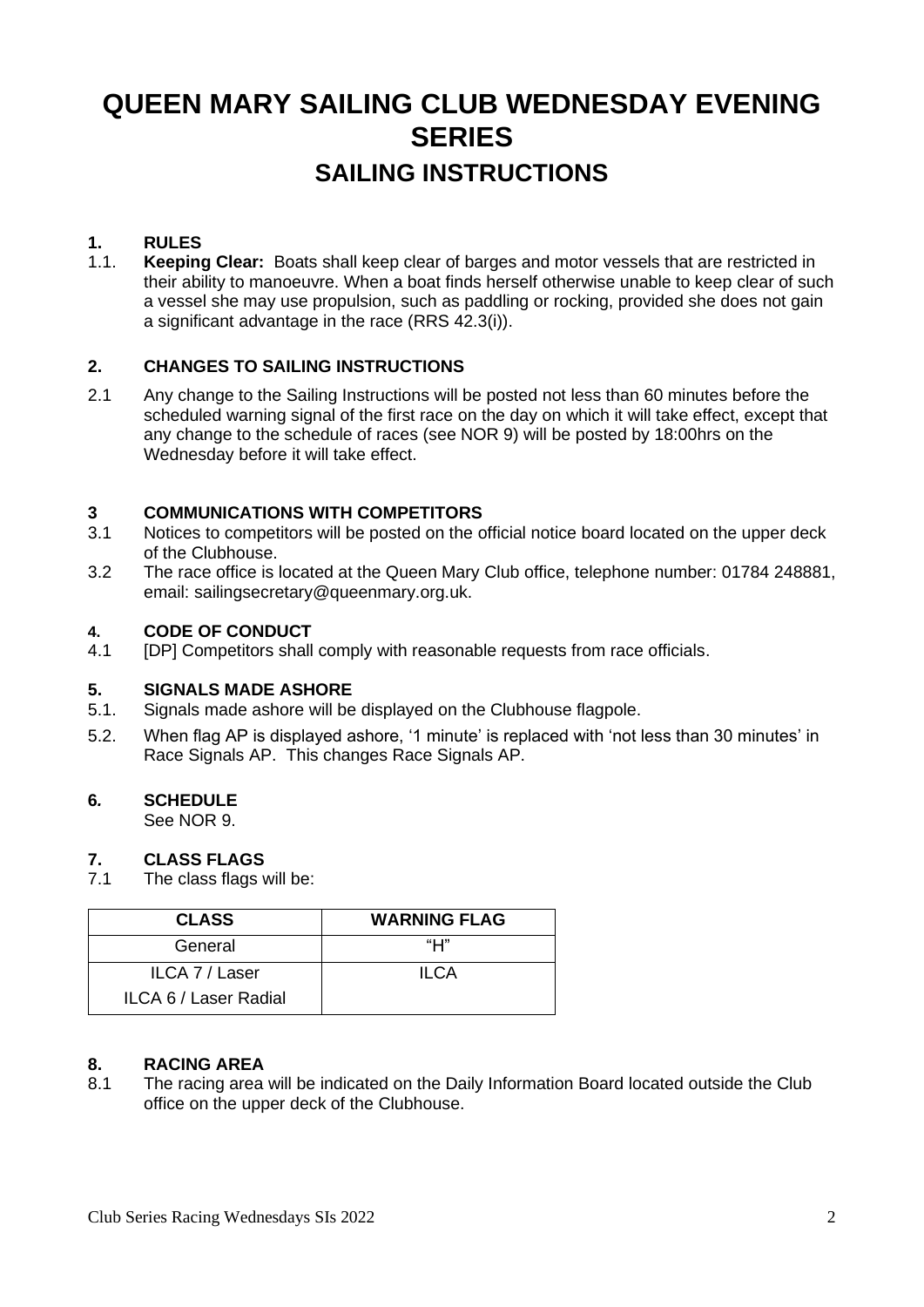#### **9. COURSES**

- 9.1 The diagrams in Appendix 1 show the courses, the order in which marks are to be passed and the side on which each mark is to be left. The courses will be used in rotation, week by week, as follows: courses K, L, N & P.
- 9.2 The letter designating the course to be sailed will be displayed on the stern of the Race Committee Boat.
- 9.3 The start/finish line shall not be crossed on downwind legs on which it is an obstruction.

#### **10. MARKS**

- 10.1 The marks of each designated course will fly the coloured flags as shown on the diagram for that course in Appendix 1.
- 10.2 The starting and finishing mark will be a spherical buoy flying a red flag.

#### **11. OBSTRUCTIONS**

11.1 The following areas are obstructions and boats shall not sail in those areas at any time: (a) at the recovery plant on the western wall of the reservoir, the area bounded by the dredger's anchor buoys;

(b) at the southern end of the bund, the shallows bounded by yellow/black or orange buoys, and the area bounded by the dredger's anchor buoys;

(c) if a dredger is at any time located somewhere on the reservoir other than as described in (a) and (b) above, the area bounded by its anchor buoys;

(d) at the outlet at the north east corner of the reservoir, the area bounded by round yellow buoys.

## **12. THE START**

- Races will be started by using RRS 26 with the warning signal for each separate start within the race made 3 minutes before the applicable starting signal. The preparatory signal will be made 2 minutes before the starting signal and the preparatory flag removed 1 minute before the start. This changes RRS 26.
- 12.2. The starting line is between a staff displaying an orange flag on the Race Committee Boat at the starboard end and the course side of the port end starting mark.
- 12.3 A boat that does not start within 15 minutes after her starting signal will be scored DNS without a hearing. This changes RRS A5.1 and A5.2

#### **13. CHANGE OF THE NEXT LEG OF THE COURSE**

13.1 Course marks may be moved by no more than 150 metres during a race but flag C will not be displayed nor will information regarding the change be displayed. This changes RRS 33.

#### **14. THE FINISH**

- 14.1 The finishing line will be between a staff displaying a blue flag on the Race Committee Boat at the starboard end and the course side of the port end finishing mark.
- 14.2 Boats will finish the first time that they cross the finishing line during the finishing period. The commencement of the finishing period will be signalled by the display of a blue flag on a staff of the Race Committee Boat without a sound signal. The finishing period will continue for 30 minutes after the first boat has finished. This period may be extended at the discretion of the Race Officer.

#### **15. NOT USED**

#### **16. NOT USED**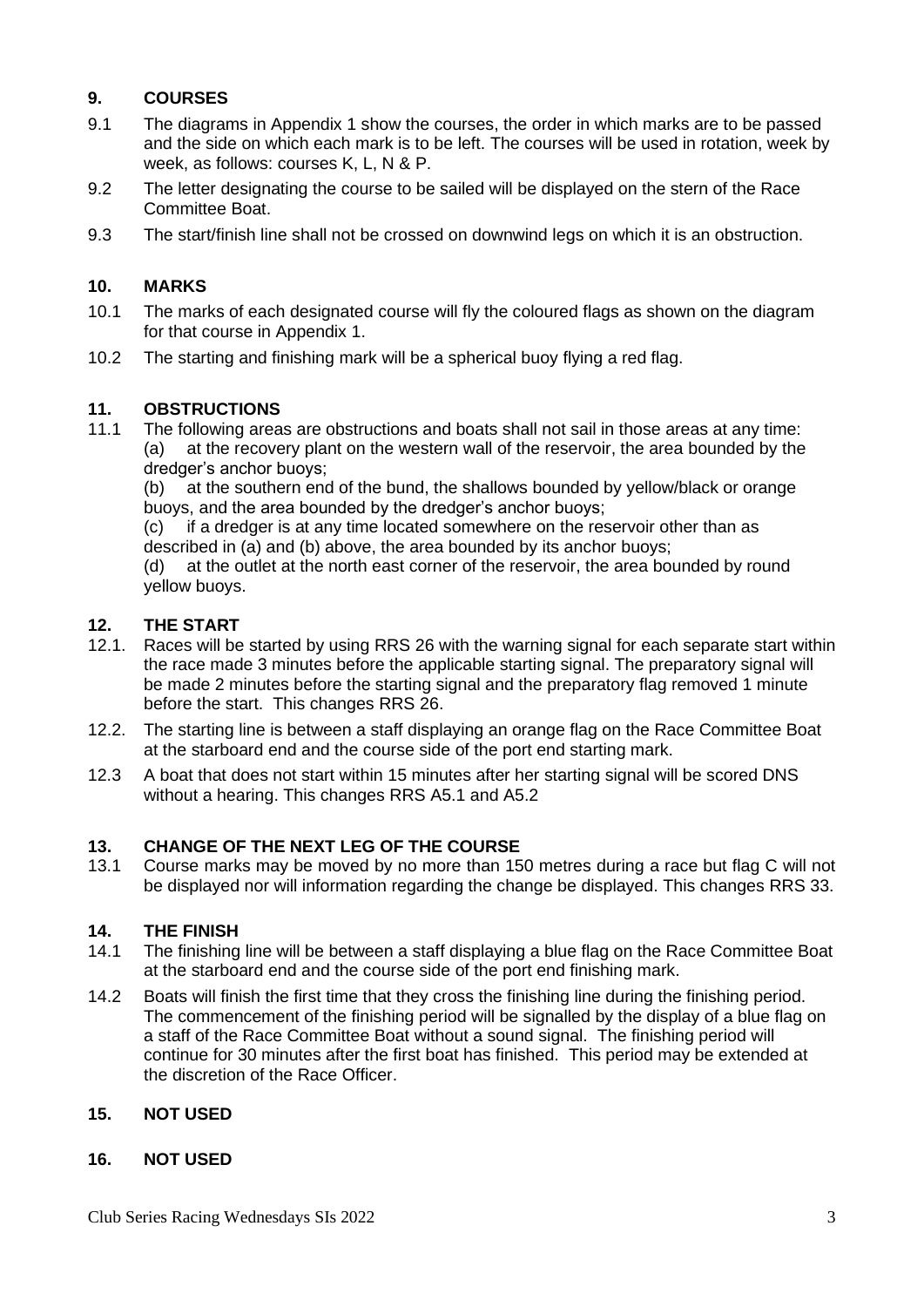## **17. HEARING REQUESTS**

- Protests shall be written on forms available from the Club office and shall be delivered there within 60 minutes of the finishing time of the last boat.
- 17.2 Protests will be heard in approximately the order of receipt as soon as possible.

#### **18. NOT USED**

#### **19. SAFETY REGULATIONS**

19.1. By booking a racing session, competitors agree to follow the Guidance for Observing COVID-19 Restrictions on the booking page as amended from time to time.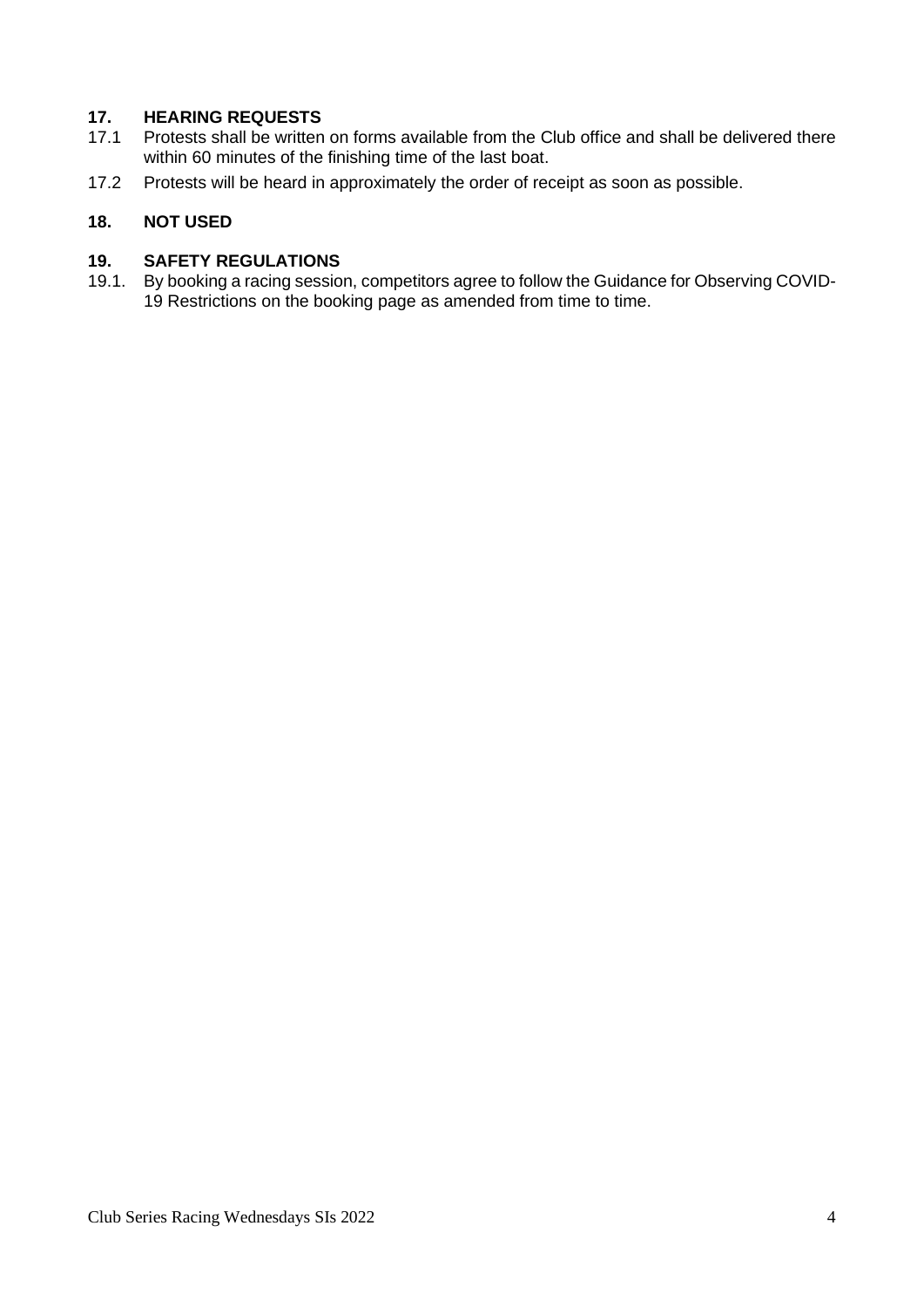### **Appendix 1**

#### **Course K**

1P-2P-3P and cross start/finish line upwind is one round. Start/finish line downwind is an obstruction. Do not cross.

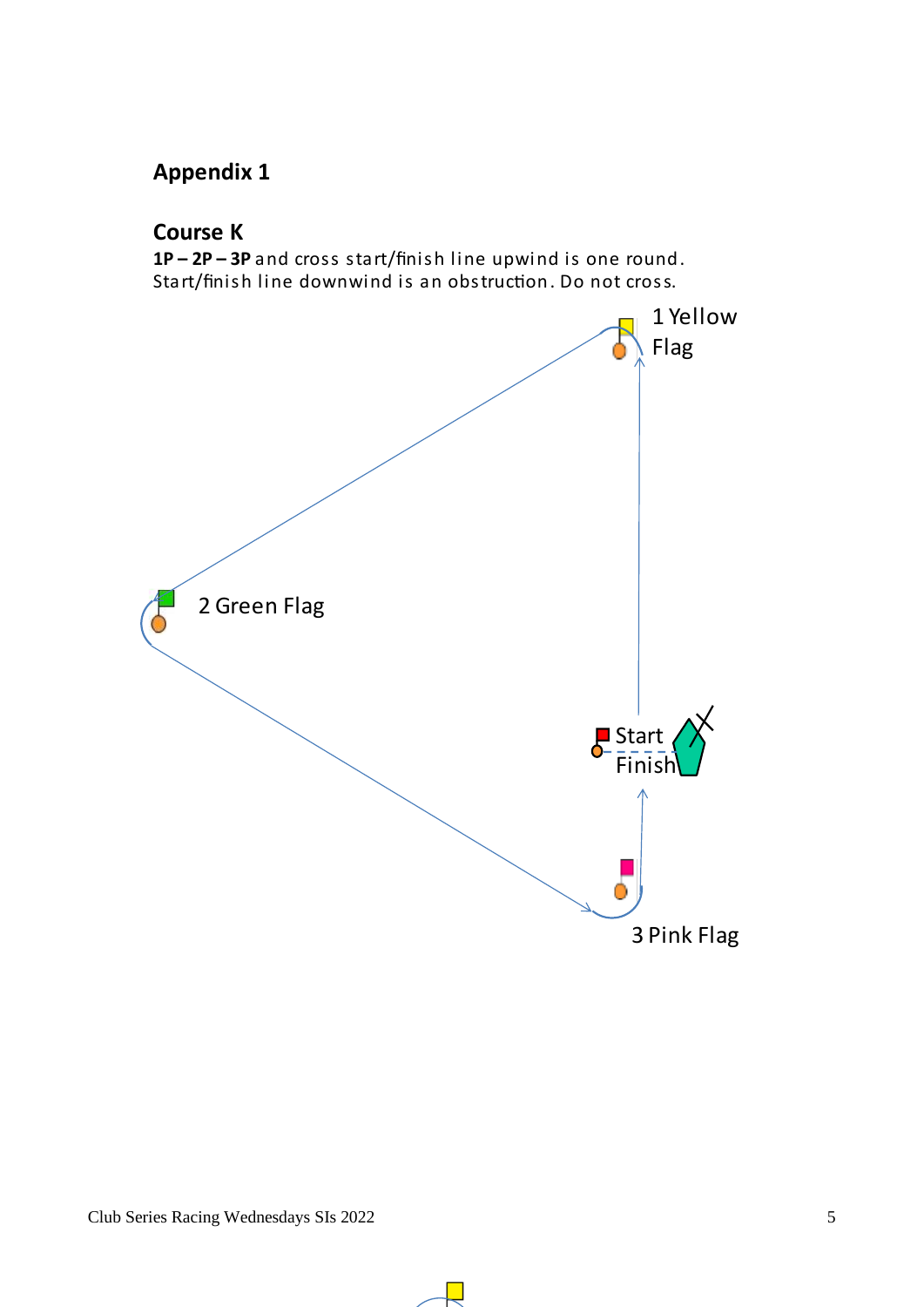#### **Course L**

1P-2P and cross start/finish line upwind is one round Start/finish line downwind is an obstruction. Do not cross.

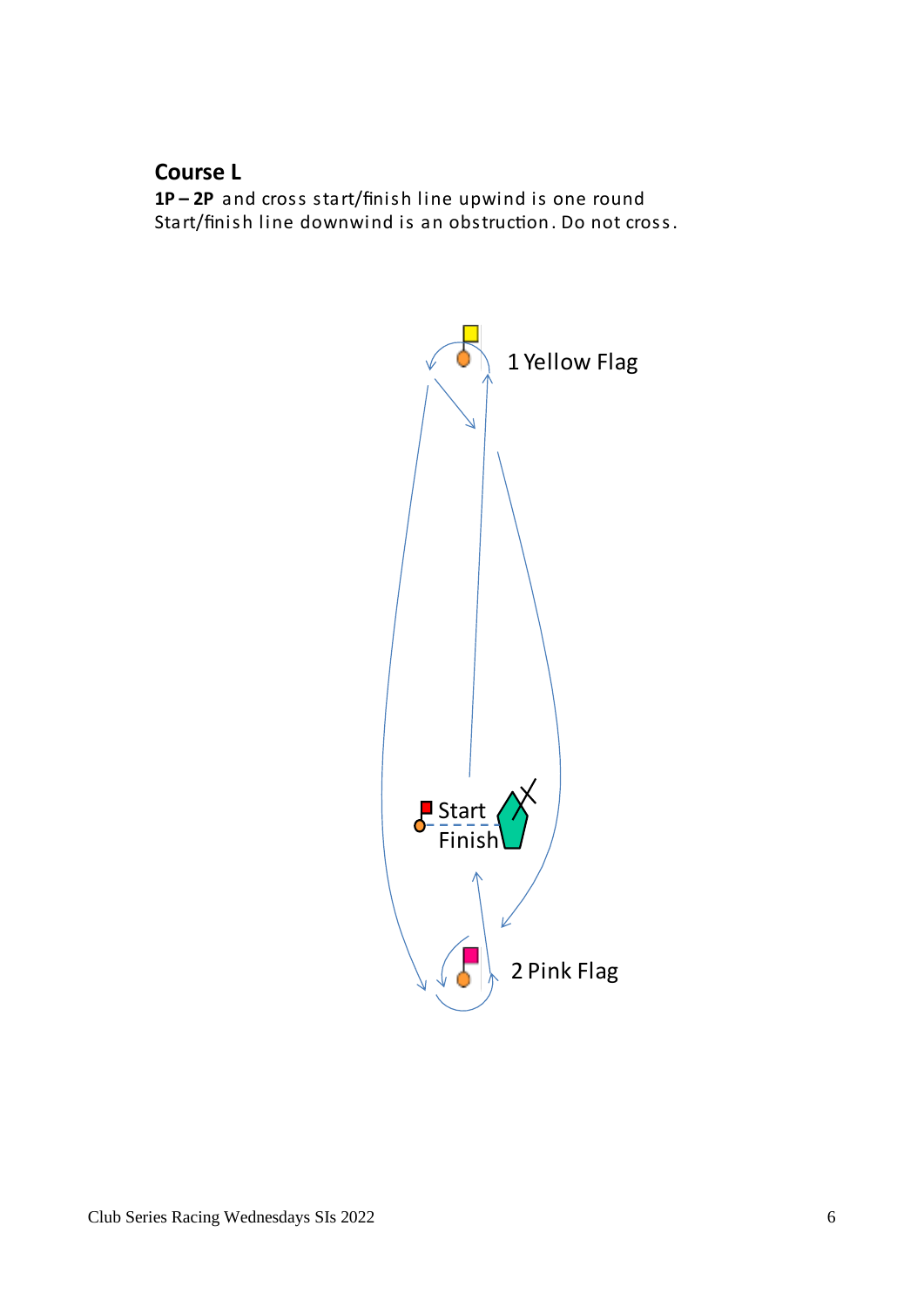

 $1P - 2P - 3P - 4P$  and cross start/finish line upwind is one round. Start/finish line downwind is an obstruction. Do not cross.